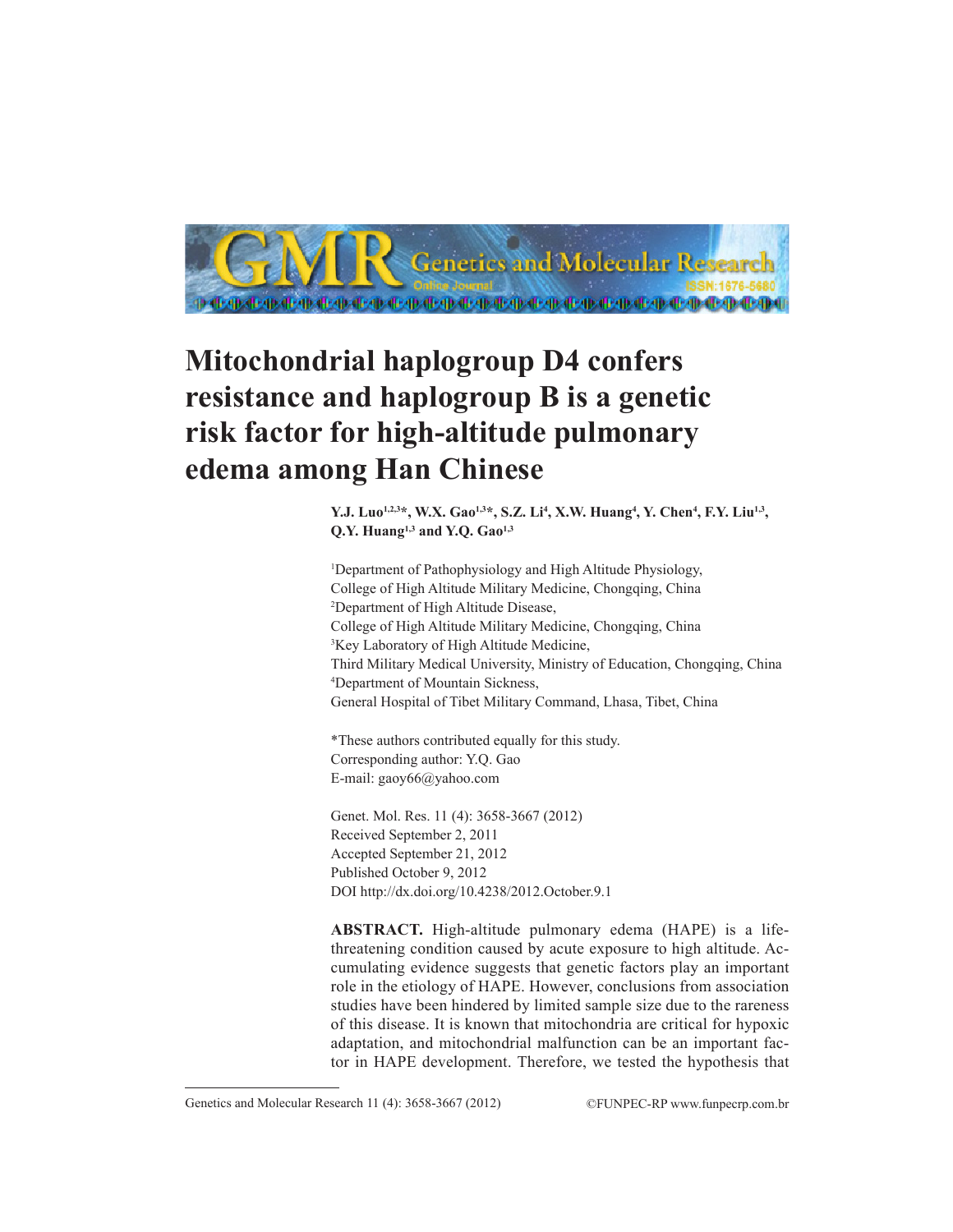mitochondrial DNA haplotypes and polymorphisms affect HAPE susceptibility. We recruited 204 HAPE patients and 174 healthy controls in Tibet (3658 m above sea level), all Han Chinese, constituting the largest sample size of all HAPE vulnerability studies. Among mtDNA haplogroups, we found that haplogroup D4 is associated with resistance to HAPE, while haplogroup B is a genetic risk factor for this condition. Haplogroup D4 (tagged by 3010A) may enhance the stability of 16S rRNA, resulting in reduced oxidative stress and protection against HAPE. Within haplogroup B, subhaplogroup B4c (tagged by 15436A and 1119C) was associated with increased risk for HAPE, while subhaplogroup B4b may protect against HAPE. We indicate that there are differences in HAPE susceptibility among mtDNA haplogroups. We conclude that mitochondria are involved in adverse reactions to acute hypoxic exposure; our finding of differences in susceptibility as a function of mitochondrial DNA haplotype may shed light on the pathogenesis of other disorders associated with hypoxia, such as chronic obstructive pulmonary disease.

**Key words:** HAPE; Mitochondrial DNA; mtSNP; Haplogroup; Haplotype; Hypoxia

# **INTRODUCTION**

High-altitude pulmonary edema (HAPE) is a life-threatening condition that occurs in predisposed but otherwise healthy individuals after acute exposure to altitudes above 3000 m (Peacock, 1995). The altitude, cold temperature, physical exertion, speed, and mode of ascent are the most important factors affecting HAPE. Although the risk of recurrence is significant but unpredictable, HAPE-prone and HAPE-resistant individuals are known to be present in the population, which suggests a constitutional and possibly genetic component in its etiology (Mortimer et al., 2004). Despite intensive work to unravel the molecular mechanisms underlying HAPE, the pathogenesis of this condition has yet to be elucidated. Furthermore, the rareness of the complication (0.1 to 0.4%; Basnyat and Murdoch, 2003) and resultant limitations on sample size have hampered the progress of genetic studies on HAPE.

The most prominent pathophysiologic aspects of HAPE are inhomogeneous hypoxic pulmonary vasoconstriction, exaggerated capillary hypertension, and consequent reduced fluid clearance from the alveolar space (Bartsch et al., 2005; Sartori et al., 2007). Accumulating evidence suggests that the excessive pulmonary response in HAPE-prone individuals is due to reduced nitric oxide (NO) bioavailability under hypoxic conditions (Dehnert et al., 2007). Consistent with this premise, single nucleotide polymorphisms (SNPs) in NO synthase 3, which is involved in NO synthesis, have been associated with HAPE susceptibility (Droma et al., 2002; Ahsan et al., 2006). In addition, the renin-angiotensin-aldosterone cascade may also play an important role in the pathogenesis of HAPE; SNPs in angiotensin-converting enzyme (Hotta et al., 2004) and have been positively correlated with risk for HAPE. Furthermore, synergistic effects of genetic polymorphisms in angiotensin-converting enzyme and aldosterone synthase CYP11B2 confer a high predisposition to HAPE in Han Chinese (Qi et al., 2008).

Genetics and Molecular Research 11 (4): 3658-3667 (2012) ©FUNPEC-RP www.funpecrp.com.br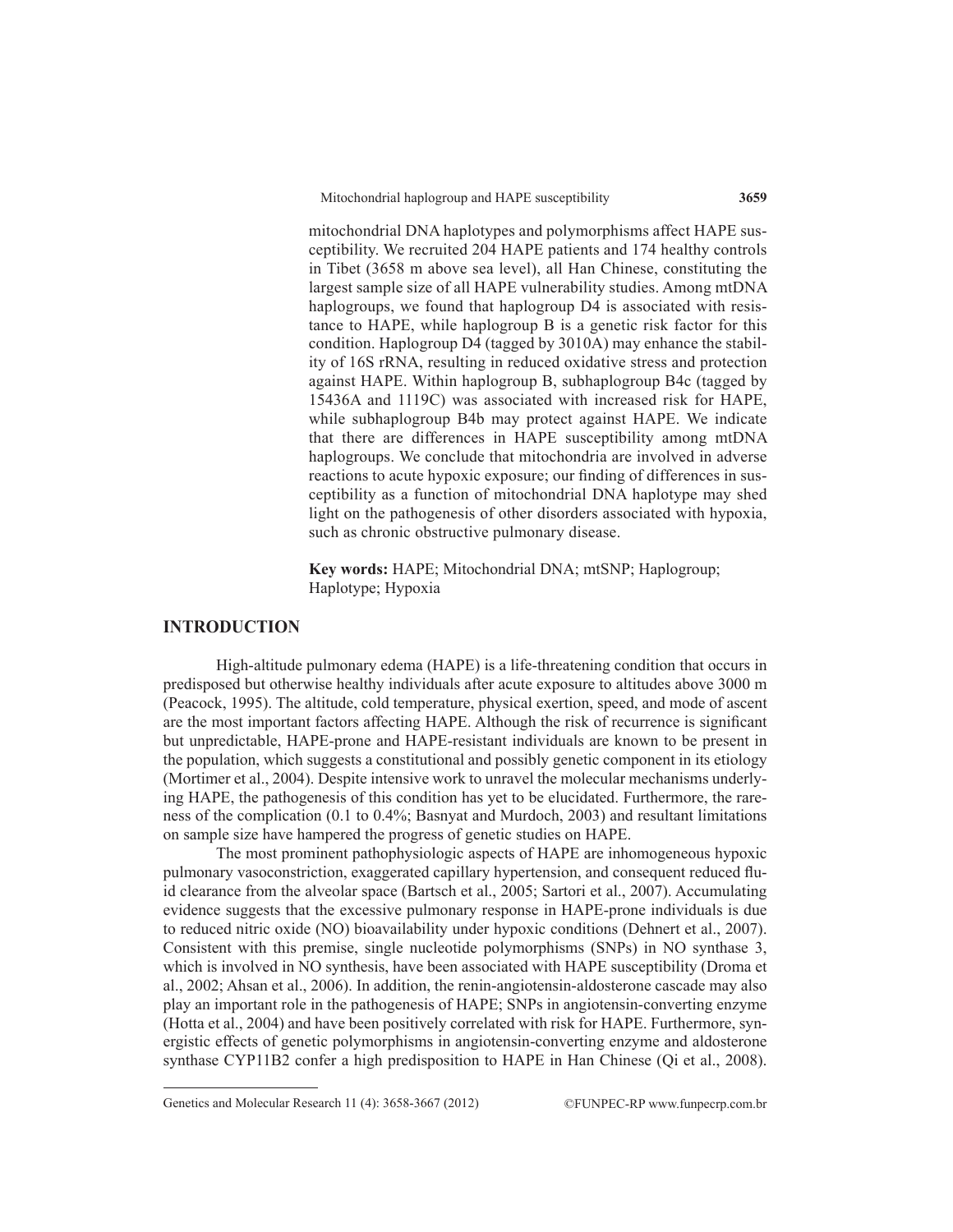Genetic variations in additional genes implicated in hypoxia-induced responses (Mortimer et al., 2004), including those of pulmonary surfactant proteins A1 and A2 (Saxena et al., 2005) and the Hsp70 family (Qi et al., 2009), have also been proposed to be associated with HAPE susceptibility. However, SNPs of tyrosine hydroxylase (Hanaoka et al., 2003) and vascular endothelial growth factor (Hanaoka et al., 2009) were not associated with HAPE susceptibility. Therefore, HAPE susceptibility is heterogeneous, and interactions between genetic and environmental factors result in the condition; however, the genetic factors in the majority of HAPE cases are yet to be elucidated.

Hypoxia is thought to be the most potent factor in the progression of HAPE. Mitochondria are important players in oxygen sensing and may elicit essential adaptive responses to hypoxia tolerance. Indeed, the two most notable responses to oxygen deprivation - down-regulation of energy turnover and up-regulation of ATP production efficiency - are both primarily modulated by mitochondria (Hochachka, 1986). The mitochondrial electron transport chain has also been implicated in hypoxia signaling (Kwast et al., 1999).

After exposure to reduced concentrations of oxygen, mammalian cells experience oxidative stress that leads to the increased production of reactive oxygen species (ROS), toxic byproducts of energy metabolism. Mitochondrially generated ROS can trigger hypoxia-induced transcription by stabilizing hypoxia-inducible factor 1α (Chandel et al., 1998). Furthermore, under hypoxic conditions, mitochondria produce elevated levels of NO, which can induce the expression of nuclear genes associated with hypoxia (Castello et al., 2006). Cytochrome C oxidase is a mitochondrial enzyme that generates NO, a well-documented factor for HAPE development. Additionally, when an oxygen shortage first occurs, ROS originating in the mitochondria lead to reduced  $Na^+K^+ATP$ ase activity in alveolar epithelial cells, a phenomenon also observed in HAPE (Dada et al., 2003). Finally, it has been shown that high altitudeinduced ROS and the overwhelmingly high oxidative stress that results may up-regulate nuclear factor kappa B and cause increased transvascular leakage in the lungs of mice (Sarada et al., 2008).

All of these observations indicate the significant role of mitochondria and the electron transport chain in the etiology of HAPE (Wallace, 2005). Interestingly, it is known that pathogenic mutations in mtDNA are directly associated with degenerative diseases, and mtDNA polymorphisms can also affect disease susceptibility. For example, mitochondrial haplogroup N9b is protective against myocardial infarction in Japanese men (Nishigaki et al., 2007). Thus, mtDNA haplotypes may also have significant impacts on vulnerability to HAPE. To test this hypothesis, we performed an association study on HAPE and mtDNA haplogroups. We found that mitochondrial haplogroup D4 confers resistance to HAPE, whereas haplogroup B is a genetic risk factor for this condition in Han Chinese.

## **MATERIAL AND METHODS**

## **Samples**

For the correlation study, we recruited 204 patients with HAPE (45.6% from Sichuan Province, 34.30% from Chongqing Province, 15.20% from Guizhou Province, and 4.9% from other provinces) and 174 healthy controls (46.6% from Sichuan Province, 33.90%

Genetics and Molecular Research 11 (4): 3658-3667 (2012) ©FUNPEC-RP www.funpecrp.com.br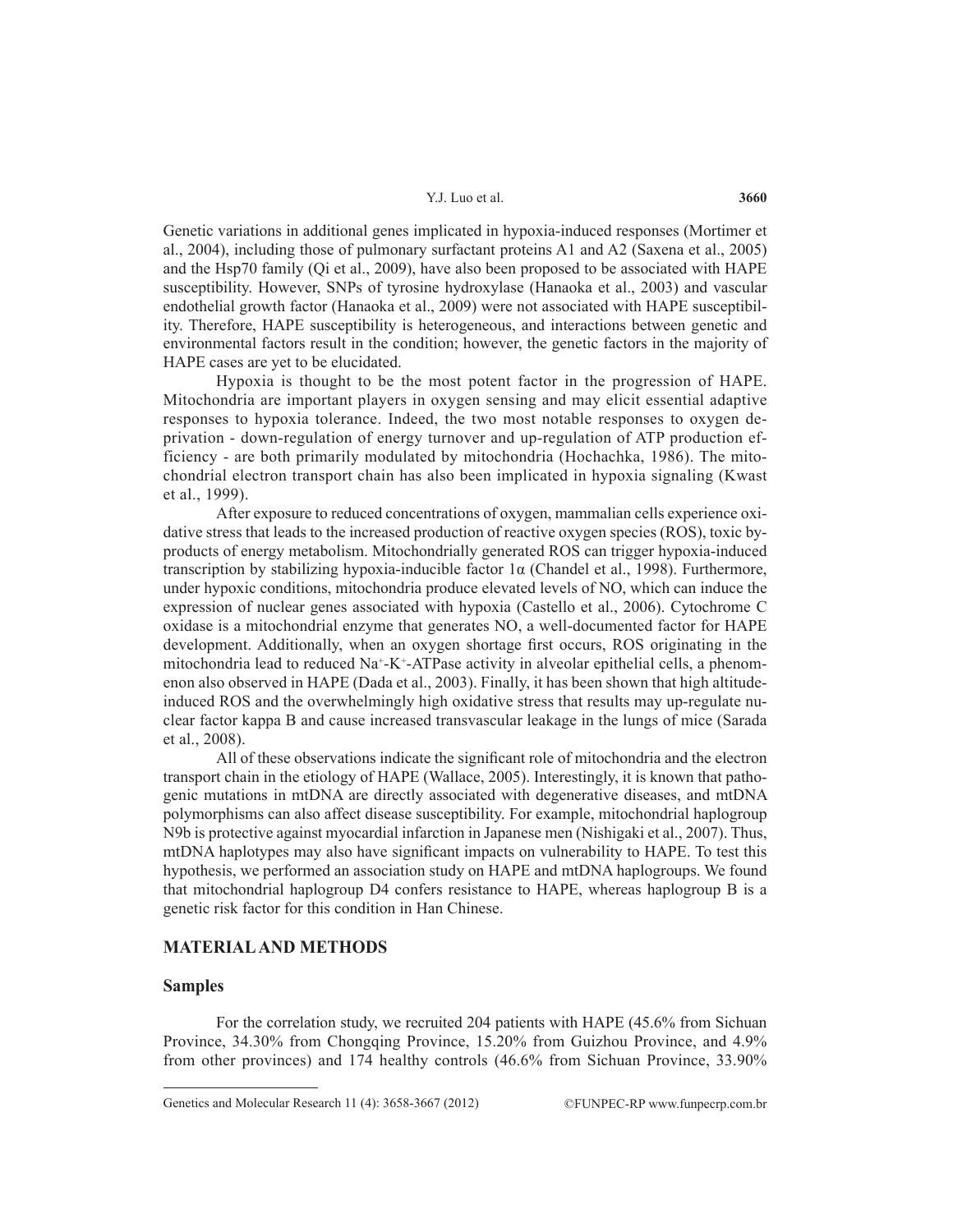from Chongqing Province, 14.40% from Guizhou Province, and 5.2% from other provinces) in Lhasa, Tibet (3658 m) between December 2005 and April 2006. Patients with HAPE developed the disease after flying from lowland areas (Chongqing or Chengdu, both near 300 m) to high altitude (Lhasa, 3658 m) within 7 days. Samples were collected at the General Hospital of Tibet Military Command, Lhasa. HAPE diagnosis was based on standard criteria (Hultgren and Marticoremna, 1978), including cough, dyspnea, cyanosis at rest, absence of infection, and the presence of pulmonary rales. Chest X-rays of HAPE patients showed patchy shadows [\(Supplementary S1A\)](www.geneticsmr.com/year2012/vol11-4/pdf/gmr_1688_supplementary_material.pdf) and those of HAPE patients after recovery showed that the water had been reabsorbed ([Supplementary S1B\)](www.geneticsmr.com/year2012/vol11-4/pdf/gmr_1688_supplementary_material.pdf). Control subjects comprised 174 individuals that were age-, gender-, and nationality-matched with the HAPE patients (Tabl e 1). All HAPE and control subjects were permitted to rest after ascending to high altitude. Controls were unrelated to each other and had no acute mountain sickness after flying from the lowlands to high altitude within 7 days. Those with reported mtDNA-related diseases (such as diabetes, Parkinson's disease, Alzheimer's disease) in their medical or family histories were excluded. This study was approved by the Ethics Committee of the Third Military Medical University in China. Written consent was obtained from all subjects in accordance with the guidelines Declaration of Helsinki. Our study population represented the largest sample size of any HAPE susceptibility study.

| <b>Table 1.</b> Characteristics of the subjects. |                   |                   |  |  |
|--------------------------------------------------|-------------------|-------------------|--|--|
|                                                  | <b>HAPE</b>       | Control           |  |  |
| Total                                            | 204               | 174               |  |  |
| Male                                             | 174               | 150               |  |  |
| Female                                           | 30                | 24                |  |  |
| Age (years)                                      | $32.01 \pm 10.70$ | $31.80 \pm 11.08$ |  |  |
| Nationality                                      | Han               | Han               |  |  |
| Mode of ascent                                   | By the plane      | By the plane      |  |  |

HAPE = high-altitude pulmonary edema.

# **Mitochondrial DNA SNPs (mtSNP) genotyping**

Fourteen polymorphic sites that define the major haplogroups in Han Chinese were selected for mtDNA haplotyping (Figure 1A). For the mtSNPs in the study, two (A10398G, C10400T) were genotyped using polymerase chain reaction-restriction fragment length polymorphism (PCR-RFLP; Yao et al., 2002), and the other single-nucleotide variations and a 9-bp deletion were characterized using the PCR-ligase detection reaction (PCR-LDR). The PCR-LDR experiments were designed as described elsewhere (Barany, 1991; Nigou et al., 1998). This technology relies on the high fidelity of *Taq* DNA ligase to discriminate known singlebase variations and offers a quick and automated platform for high-throughput genotyping. All PCR primers and the probes for LDR are shown in [Supplementary S2 and S3,](www.geneticsmr.com/year2012/vol11-4/pdf/gmr_1688_supplementary_material.pdf) respectively. Each set of LDR probes was composed of one common probe and two allele-specific probes that differed in length by 3 nucleotides. PCRs were carried out in an ABI 9600 (Applied Biosystems, USA) using the following conditions:  $94^{\circ}$ C for 15 min; 35 cycles at 95<sup>°</sup>C for 30 s, 50°C for 1 min, and 72°C for 1 min, and a final extension at 72°C for 10 min. The ligation reactions were carried out with *Taq* DNA ligase (New England Biolabs, USA) for 40 cycles at

Genetics and Molecular Research 11 (4): 3658-3667 (2012) ©FUNPEC-RP www.funpecrp.com.br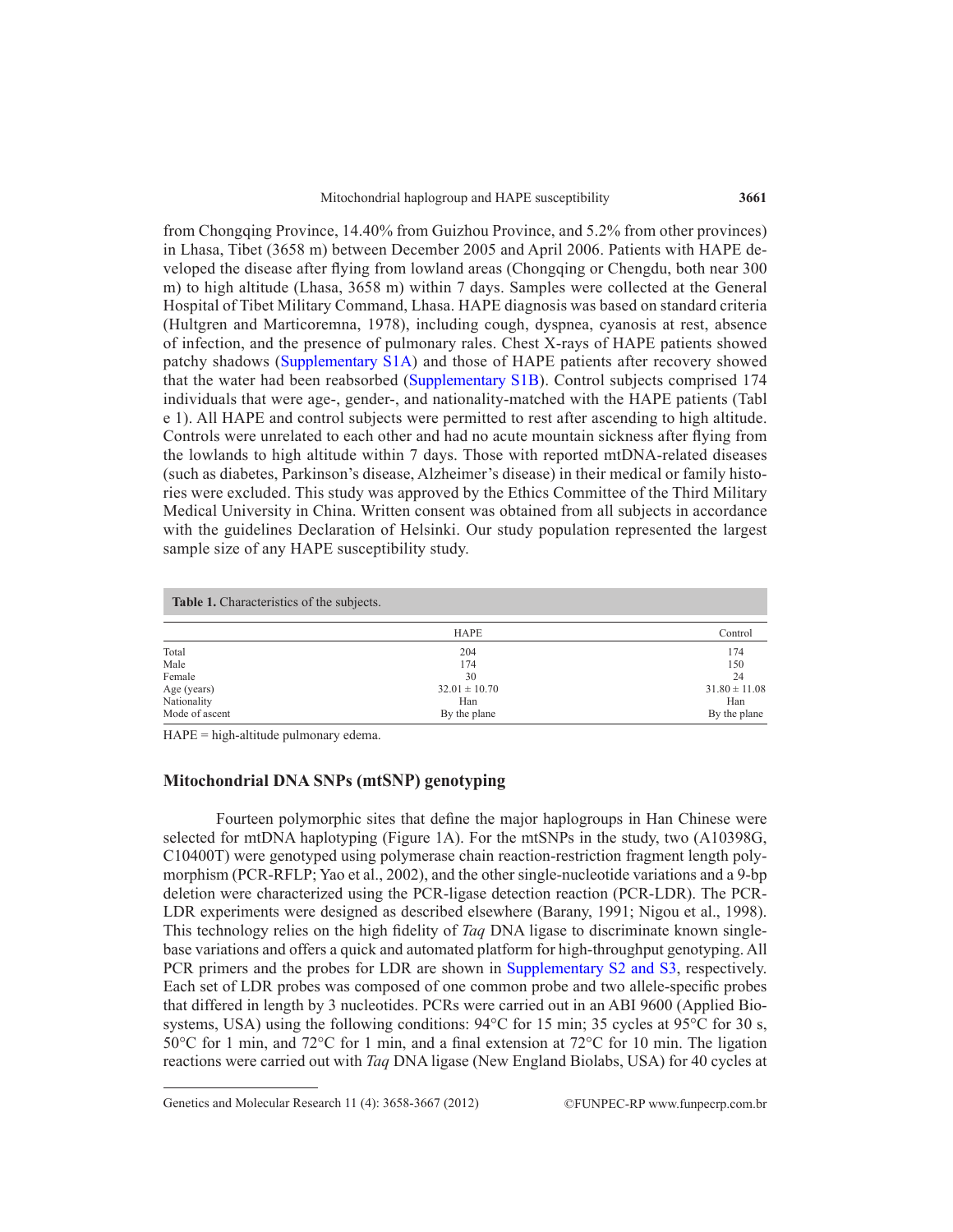94°C for 30 s and 50°C for 2 min. The LDR profile was then analyzed using an ABI PRISM 3730 DNA Sequencer (Applied Biosystems). Performance of PCR-LDR and PCR-RFLP was assessed through direct sequencing of 100 samples; all SNPs detected with PCR-LDR and PCR-RFLP were confirmed by sequencing, indicating that these methods are reliable. Our report is the first to adapt the highly specific PCR-LDR system to large-scale mtDNA haplotyping (Luo et al., 2010).

# **Complete mitochondrial genome sequencing and analysis**

The entire mtDNA genome from each subject in haplogroup B was amplified in eight overlapping fragments and sequenced with 44 primers [\(Supplementary S4 and S5](www.geneticsmr.com/year2012/vol11-4/pdf/gmr_1688_supplementary_material.pdf)). Reactions (50-μL volume) were performed using 50 ng template DNA, 0.1 mM deoxynucleotide triphosphates (Takara, Dalian), and 10 pmol each of the forward and reverse primers. Reactions were undertaken using 2.5 U *Taq* DNA polymerase enzyme (Takara) in Taq buffer as supplied, supplemented with  $1.5 \text{ mM MgCl}_2$ . PCR was undertaken using a thermal cycler system (ABI, USA). Program parameters were one cycle of 94°C for 5 min followed by 35 cycles of 94°C for 45 s, 56 $\degree$ C for 30 s, and 72 $\degree$ C for 3 min. After a final incubation at 72 $\degree$ C for 4 min, the products were cooled to 4°C. PCR products were assayed using gel electrophoresis on a 1% agarose gel stained with ethidium bromide. The 62 complete mitochondrial genome sequences were analyzed using MitoMaster (Brandon et al., 2009) to identify polymorphisms that differed from the revised Cambridge Reference Sequence. The mtDNA subhaplogroups within haplogroup B were assigned according to previous publications (Kivisild et al., 2002; Yao et al., 2002; Kong et al., 2006).

# **Statistical analysis**

The data were analyzed with the SPSS 12.0 software (SPSS, USA); P values, odds ratios (OR), and 95% confidence interval (95%CI) were calculated, and the two-tailed Fisher test was used to assess the significance of the correlation between mtDNA haplogroups, subhaplogroup B, and risk for HAPE.

# **RESULTS**

## **Haplogroup D and HAPE**

Figure 1A shows the significantly lower prevalence of haplogroup  $D4$  (HAPE = 14.2%; control = 22.9%; P = 0.033, OR = 0.555, 95%CI = 0.327-0.942) observed in HAPE patients. MtDNA haplogroup D4 is a subhaplogroup of haplogroup D. However, the incidence of haplogroup D (HAPE =  $16.7\%$ ; control =  $23.6\%$ ; P = 0.012, OR = 0.649, 95%CI  $= 0.390 - 1.078$ ) itself did not appear to correlate with susceptibility to HAPE in this study (Table 2). Haplogroup B is defined by a 9-bp deletion located in the intergenic region between cytochrome c oxidase subunit 2 and transfer RNA-lysine. In this study, a notably elevated frequency of haplogroup B (HAPE =  $20.6\%$ ; control =  $11.0\%$ ; P =  $0.013$ , OR =  $2.118$ , 95%CI  $= 1.194 - 3.756$ ) was found in HAPE patients (see Figure 1A).

Genetics and Molecular Research 11 (4): 3658-3667 (2012) ©FUNPEC-RP www.funpecrp.com.br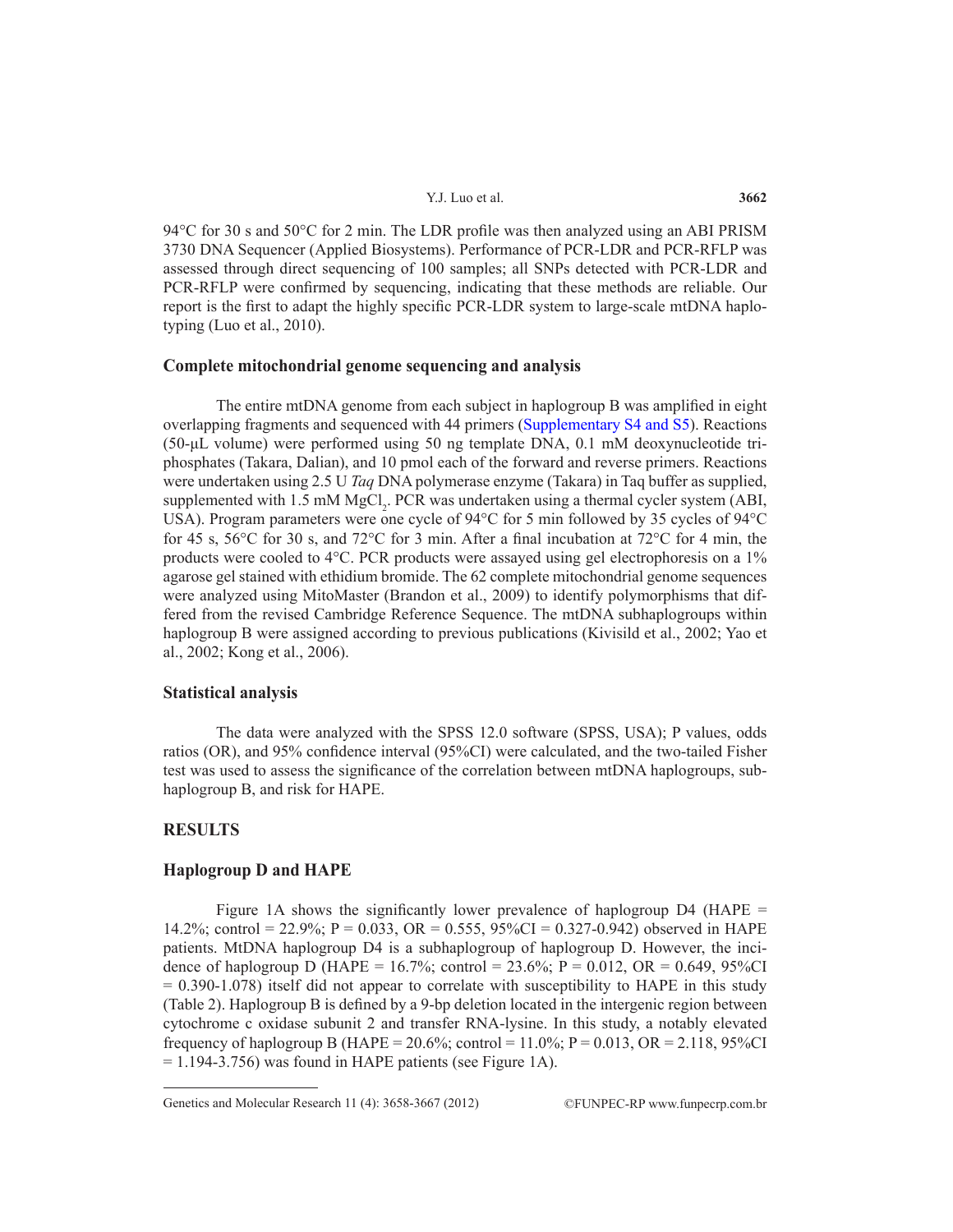

**Figure 1.** mtSNPs defining the major haplogroups in Hans (**A**) and subhaplogroups within haplogroup B (**B**). Percentages of subjects for high-altitude pulmonary edema (HAPE) and controls are indicated for each haplogroup or subhaplogroup.\*P < 0.05.

| Haplogroup      | HAPE $(N = 204)$ | Control ( $N = 174$ ) | HAPE <i>vs</i> Control |                 |          |
|-----------------|------------------|-----------------------|------------------------|-----------------|----------|
|                 |                  |                       | <b>OR</b>              | 95%CI           | P        |
| M               | 49.0% (100/204)  | 44.8% (78/174)        | 1.183                  | 0.789-1.776     | 0.469    |
| M <sub>7</sub>  | $9.8\%$ (20/204) | $4.6\%$ (8/174)       | 2.255                  | 0.968-5.258     | 0.075    |
| M8              | $8.8\%$ (18/204) | $7.5\%$ (13/174)      | 1.199                  | $0.570 - 2.522$ | 0.709    |
| D               | 16.7% (34/204)   | $23.6\%$ (41/174)     | 0.649                  | 0.390-1.078     | 0.120    |
| D <sub>4</sub>  | 14.2% (29/204)   | $22.9\%$ (40/174)     | 0.555                  | 0.327-0.942     | $0.033*$ |
| N               | 51.0% (104/204)  | 55.2% (96/174)        | 0.845                  | $0.563 - 1.268$ | 0.469    |
| R               | 40.7% (83/204)   | 39.0% (68/174)        | 1.069                  | $0.707 - 1.616$ | 0.753    |
| B               | 20.6% (42/204)   | $11.5\% (20/174)$     | 2.118                  | 1.194-3.756     | $0.013*$ |
| R <sub>11</sub> | $1.0\%$ (2/204)  | $2.3\%$ (4/174)       | 0.421                  | $0.076 - 2.326$ | 0.420    |
| R9              | 17.6% (36/204)   | 18.3% (32/174)        | 0.951                  | $0.562 - 1.069$ | 0.894    |

**Table 2.** Association between mtDNA haplogroup and susceptibility to high-altitude pulmonary edema (HAPE) in Hans.

OR = odds ratio.  $95\%$ CI =  $95\%$  confidence interval. \*P < 0.05.

Genetics and Molecular Research 11 (4): 3658-3667 (2012) ©FUNPEC-RP www.funpecrp.com.br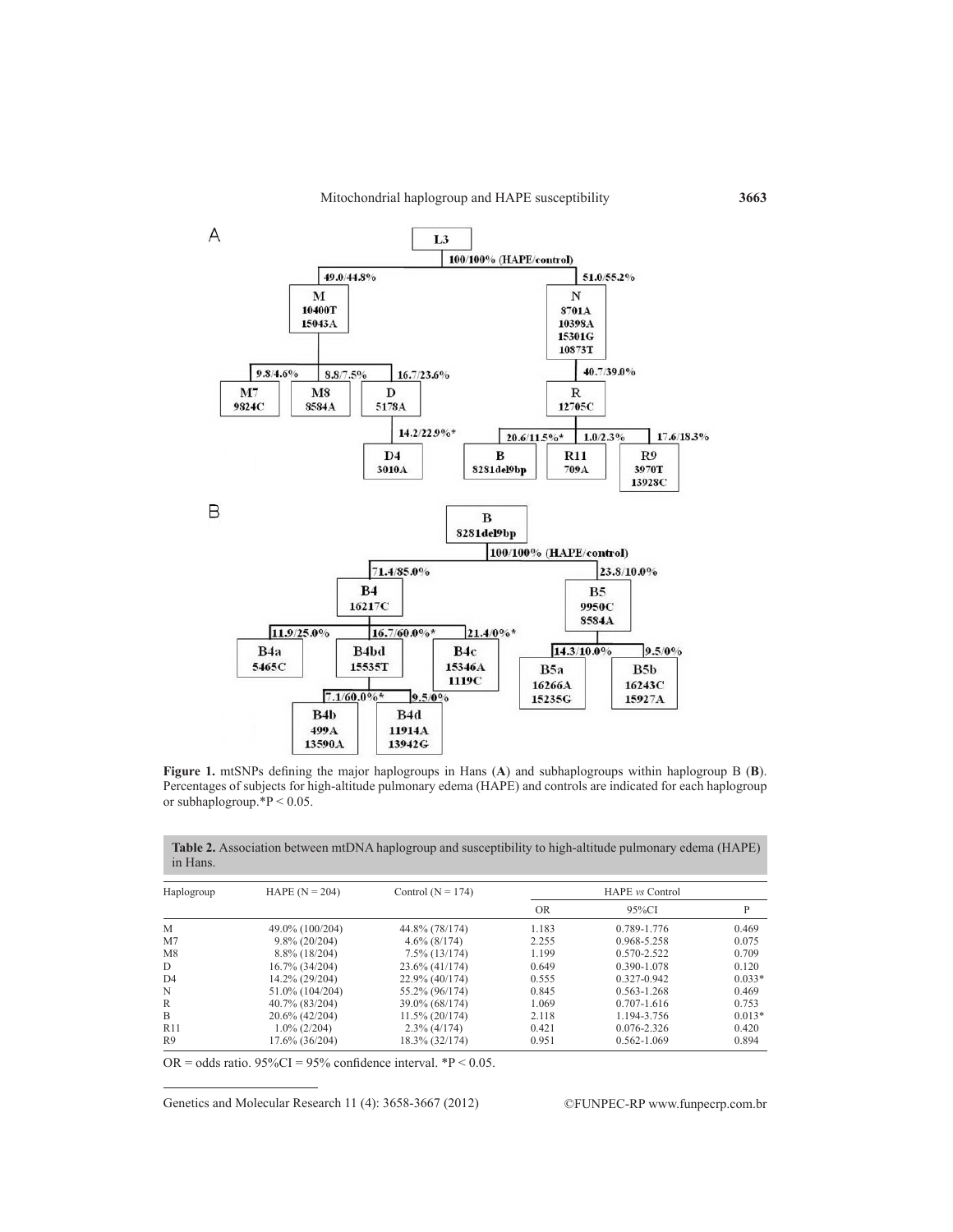# **Subhaplogroup B and HAPE**

To understand better how haplogroup B increases vulnerability to HAPE and to identify mtSNPs correlated with risk for HAPE, we fully characterized the mitochondrial genome sequences of the 42 HAPE patients and 20 controls in the haplogroup B group. The distribution of HAPE patients and controls within haplogroup B revealed a preponderance of controls in subhaplogroup B4b (HAPE = 7.1%; control =  $60\%$ ; P < 0.01, OR = 0.055, 95%CI = 1.364-infinity; Figure 1B and Table 3). Within haplogroup B, subhaplogroup B4c further raises vulnerability for HAPE (HAPE = 21.4%; control =  $0\%$ ; P = 0.02, OR = 0.555, 95%CI = 0.327-0.942; see Figure 1B and Table 3). Subhaplogroup B4c was tagged with mtSNPs G15346A and T1119C. Accordingly, the positive correlation between mtSNPs typifying G15346A (HAPE = 21.4%; control = 0%; P = 0.02), T1119C (HAPE = 21.4%; control = 0%;  $P = 0.02$ ), and HAPE is statistically significant (see Figure 1B and Table 4).

| <b>Table 3.</b> Number of high-altitude pulmonary edema (HAPE) and control subjects in different subhaplogroups |  |  |  |
|-----------------------------------------------------------------------------------------------------------------|--|--|--|
| with haplogroup B.                                                                                              |  |  |  |

|                   | HAPE $(N = 42)$ | Control $(N = 20)$ |           |
|-------------------|-----------------|--------------------|-----------|
| B unclassified    |                 |                    | 0.55      |
| B4 unclassified   |                 |                    | $0.02*$   |
| B <sub>4</sub> a  |                 |                    | 0.35      |
| B <sub>4</sub> bd |                 | 12                 | $< 0.01*$ |
| B <sub>4</sub> b  |                 | 12                 | $< 0.01*$ |
| B <sub>4</sub> d  |                 |                    | 0.38      |
| B <sub>4</sub> c  |                 |                    | $0.02*$   |
| B <sub>5</sub>    | 10              |                    | 0.35      |
| B <sub>5</sub> a  |                 |                    | 0.95      |
| B <sub>5</sub> b  |                 |                    | 0.38      |

 $*P < 0.05$ .

**Table 4.** mtSNPs of which incidences are significantly different between high-altitude pulmonary edema (HAPE) and control subjects.

|       |   |   |             | rCRS SNP HAPE (42) Control (20) | Locus            |      | mtDB $(2704)$ P (Fisher/chi-square) | Note                                       |
|-------|---|---|-------------|---------------------------------|------------------|------|-------------------------------------|--------------------------------------------|
| 150   |   |   | 9           | 0                               | HVS <sub>2</sub> | 247  | 0.02                                |                                            |
| 499   | G | А |             | 10                              |                  | 38   | < 0.01                              | B <sub>4</sub> b tag                       |
| 709   | G | А | 20          |                                 | 12S rDNA         | 444  | 0.03                                | B5 tag: G-C $\rightarrow$ A C in a stem    |
| 827   | A | G |             | 10                              | 12S rDNA         | 54   | < 0.01                              | B <sub>4</sub> bd tag                      |
| 1119  |   | C | $\mathbf Q$ | 0                               | 12S rDNA         | 26   | 0.02                                | B4c tag; in a loop; increase risk for HAPE |
| 2952  |   | А |             | 6                               | 16S rDNA         | none | 0.05                                | $A-U \rightarrow C U$ in a stem            |
| 13590 | G | A | 6           | 10                              | ND <sub>5</sub>  | 110  | < 0.01                              | B4b tag; syn                               |
| 15346 | G | A | 9           | 0                               | CvtB             | 31   | 0.02                                | B4c tag; syn                               |
| 15535 | C |   |             | 10                              | CvtB             | 48   | < 0.01                              | B4bd tag; syn                              |
| 16140 |   | C | 16          |                                 | HVS1             | 51   | 0.05                                | B5 tag                                     |
| 16362 |   |   | $\theta$    | 3                               |                  | 444  | 0.05                                |                                            |

rCRS = revised Cambridge Reference Sequence. SNP = single nucleotide polymorphism.

## **DISCUSSION**

Our analysis revealed a significantly lower prevalence of haplogroup D4 and a notably elevated frequency of haplogroup B in HAPE patients. mtDNA haplogroup D4 is a subhaplogroup of haplogroup D. However, the incidence of haplogroup D in itself appeared

Genetics and Molecular Research 11 (4): 3658-3667 (2012) ©FUNPEC-RP www.funpecrp.com.br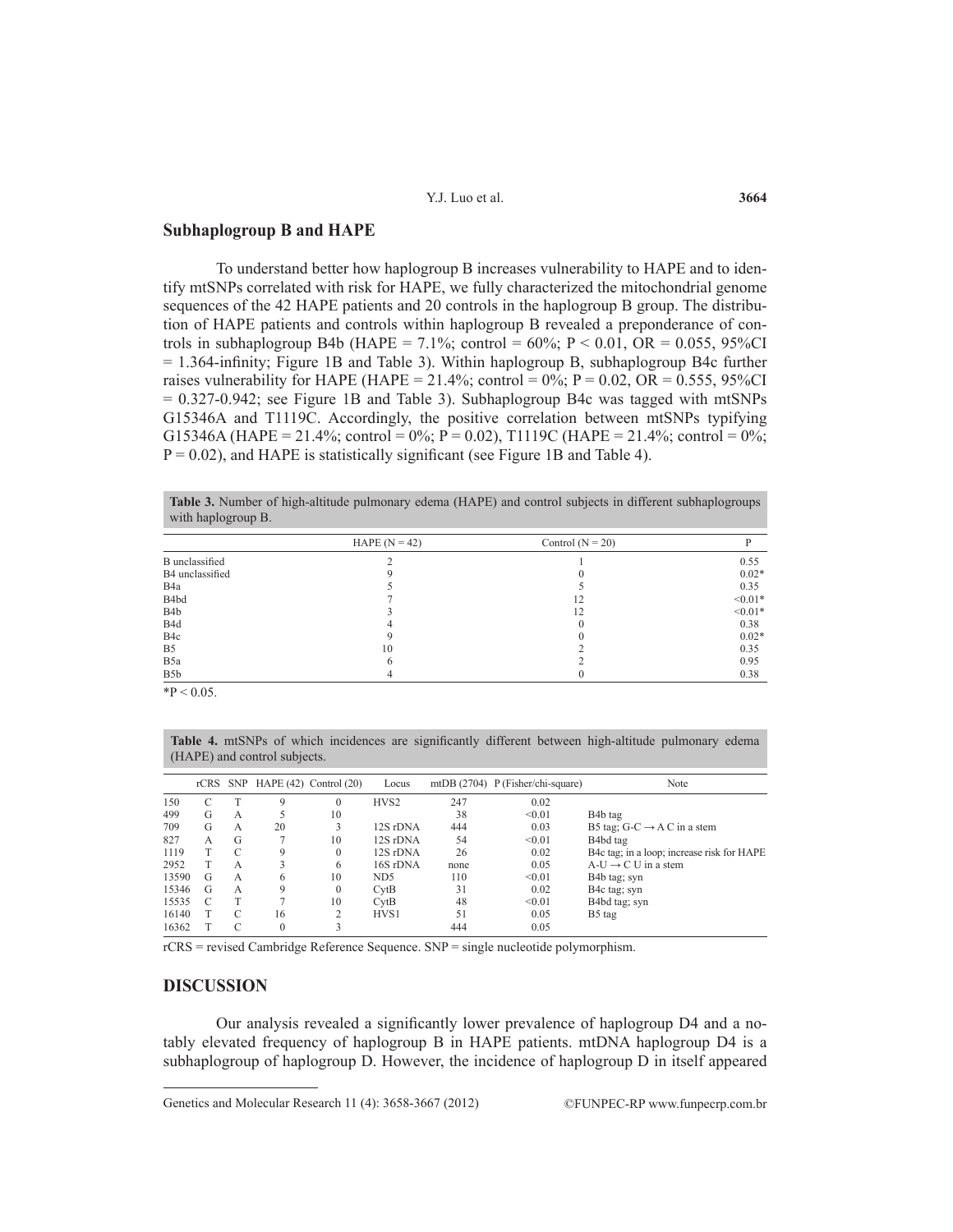to have no correlation with susceptibility to HAPE in this study (see Table 2), suggesting that the mtSNP characteristic of haplogroup D4 could have some functional effects that confer resistance to HAPE. Haplogroup D4 is tagged by 3010A (see Figure 1A), located at the root of stem 48 (position 1340) in domain V of the 16S ribosomal RNA (rRNA) gene, which contributes to the functional architecture of the peptidyl-transferase center of the human mitochondrial ribosome (Burk et al., 2002). A transition from guanine to adenine at this position converts a wobble guanine:uracil pair into a classical Watson-Crick adenine:uracil pair and hence increases the stability of the secondary structure. This substitution has arisen independently in several mtDNA haplogroups, including J1, D4, and H1. Interestingly, 3010A has been proposed to contribute to the protective effects of haplogroup H1 against ischemic stroke (Rosa et al., 2008). This mtSNP is also enriched in Japanese centenarians (Alexe et al., 2007), and subgroup D4a is a marker for extreme longevity (Bilal et al., 2008). All of these observations indicate that 3010A may enhance the stability of the 16S rRNA gene and be associated with reduced oxidative stress.

Haplogroup B is defined by a 9-bp deletion located in the intergenic region between cytochrome C oxidase subunit 2 and transfer RNA-lysine. It is the only haplogroup with a distribution that encompasses both sides of the Pacific Ocean. It is believed to have arisen in Asia about 50,000 years ago, and the migration of humans belonging to this haplogroup to the Americas is generally thought to have been from Siberia (Schurr and Wallace, 2002). To understand better how haplogroup B increases vulnerability to HAPE and to identify mtSNPs correlated with the risk for HAPE, we fully characterized the mitochondrial genome sequences of the 42 HAPE patients (and 20 controls in this lineage) using PCR and direct sequencing. The 62 complete mitochondrial genome sequences were analyzed using MitoMaster (Brandon et al., 2009) to retrieve polymorphisms differing from the revised Cambridge Reference Sequence (Andrews et al., 1999). The mtDNA subhaplogroups within haplogroup B were assigned according to previous publications (Kivisild et al., 2002; Yao et al., 2002; Kong et al., 2006).

The distribution of HAPE patients and controls within haplogroup B revealed a preponderance of controls in subhaplogroup B4b and a significantly higher incidence of HAPE in B4c patients (see Figure 1B and Table 3). Accordingly, the positive correlation between mtSNPs typifying subhaplogroup B4c (15346A and 1119C) and HAPE was statistically significant (see Table 4). mtSNP 15346A is a synonymous substitution in cytochrome b and is therefore not expected to have functional impacts on the mitochondria. mtSNP 1119C is located in loop 28 of the predicted secondary structure of the 12S rRNA gene, and this position is conserved among humans, bovines, and mice. Thus, this transition may modulate the stability and function of the 12S rRNA, impair mitochondrial function at high altitude, and consequently lead to a higher risk of HAPE. This mtSNP has also been associated with susceptibility to obesity (Guo et al., 2005). The total incidence of B4b subjects within haplogroup B (15/62 = 24.2%) is close to that found in the normal Han population [17.7% (Yao et al., 2002); 15.4% (Wen et al., 2004)]. However, only 7.1% of HAPE patients belong to this lineage, whereas the B4b subhaplogroup represents an extraordinary 60% of the healthy controls, suggesting that the mtSNPs characteristic of this lineage (see Figure 1B and Table 4) may have protective effects against HAPE.

mtDNA 13590A is a synonymous variation in ND5, and 499A is situated between the two promoters for H-strand (545-567) and L-strand (392-445) transcription in the D-loop. Nevertheless, how these two mtSNPs confer resistance to HAPE remains to be elucidated.

Genetics and Molecular Research 11 (4): 3658-3667 (2012) ©FUNPEC-RP www.funpecrp.com.br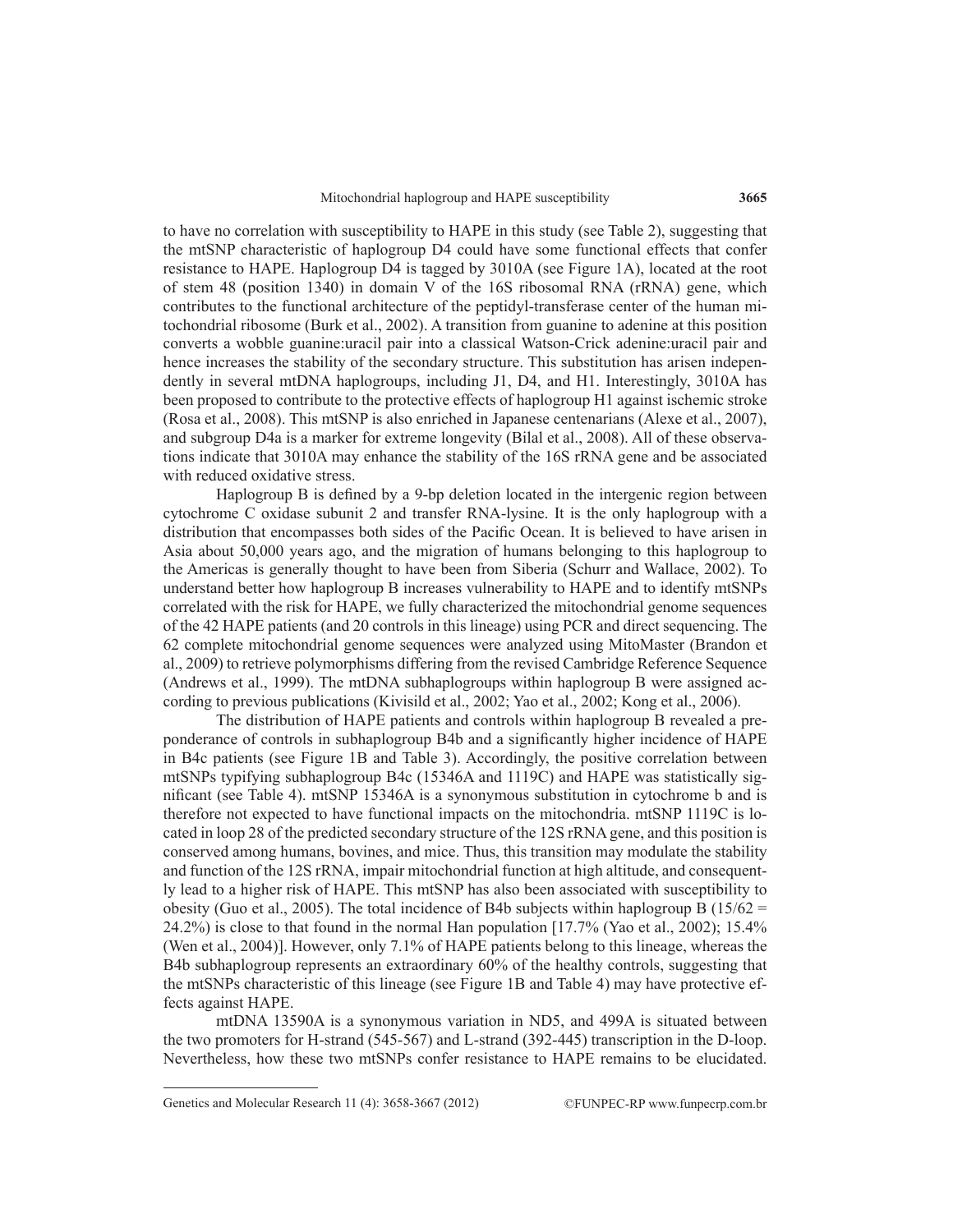The effects of these haplogroup tags on mitochondrial function could be tested with cybrid technology; however, finding a control that differs by only one nucleotide from the subject would be difficult.

This study is the first effort to link mtDNA haplogroups and HAPE. Thus, it can provide guidance for the prediction of genetic risks for HAPE, enable targeted prevention for at-risk populations, and thereby contribute to the primary prevention of the condition. Furthermore, investigating the role of mitochondria in acute hypoxic exposure can improve our understanding of other disorders associated with chronic hypoxia. Hypoxia-induced signaling may underlie the pathogenesis of many diseases, including chronic obstructive pulmonary disease (COPD), a major cause of morbidity and mortality in the United States (Yoshida et al., 2007). In COPD, progressive limited airflow and impaired alveolar capillary networks result in reduced oxygen transport and alveolar hypoxia. Approximately 60% of COPD patients display mild chronic hypoxia-induced pulmonary hypertension. The evidence that mtDNA haplogroups can affect susceptibility to HAPE (possibly through modifying hypoxia-induced signaling) presented in this study may translate into a better understanding of hypoxia-induced diseases, such as COPD.

# **ACKNOWLEDGMENTS**

The authors thank all patients and laboratory workers for their enormous contributions to this collaborative study. Research supported by the 973 Project of China (#2012CB518200), the National Key Technology R & D Program of China (#2009BAI85B01), and the National Natural Science Foundation of China (#30900715).

## **[Supplementary material](www.geneticsmr.com/year2012/vol11-4/pdf/gmr_1688_supplementary_material.pdf)**

# **REFERENCES**

- Ahsan A, Mohd G, Norboo T, Baig MA, et al. (2006). Heterozygotes of NOS3 polymorphisms contribute to reduced nitrogen oxides in high-altitude pulmonary edema. *Chest* 130: 1511-1519.
- Alexe G, Fuku N, Bilal E, Ueno H, et al. (2007). Enrichment of longevity phenotype in mtDNA haplogroups D4b2b, D4a, and D5 in the Japanese population. *Hum. Genet.* 121: 347-356.
- Andrews RM, Kubacka I, Chinnery PF, Lightowlers RN, et al. (1999). Reanalysis and revision of the Cambridge reference sequence for human mitochondrial DNA. *Nat. Genet.* 23: 147.
- Barany F (1991). Genetic disease detection and DNA amplification using cloned thermostable ligase. *Proc. Natl. Acad. Sci. U. S. A.* 88: 189-193.
- Bartsch P, Mairbaurl H, Maggiorini M and Swenson ER (2005). Physiological aspects of high-altitude pulmonary edema. *J. Appl. Physiol.* 98: 1101-1110.

Basnyat B and Murdoch DR (2003). High-altitude illness. *Lancet* 361: 1967-1974.

- Bilal E, Rabadan R, Alexe G, Fuku N, et al. (2008). Mitochondrial DNA haplogroup D4a is a marker for extreme longevity in Japan. *PLoS One* 3: e2421.
- Brandon MC, Ruiz-Pesini E, Mishmar D, Procaccio V, et al. (2009). MITOMASTER: a bioinformatics tool for the analysis of mitochondrial DNA sequences. *Hum. Mutat.* 30: 1-6.
- Burk A, Douzery EJP and Springer MS (2002). The secondary structure of mammalian mitochondrial 16S rRNA molecules: refinements based on a comparative phylogenetic approach. *J. Mamm. Evol.* 9: 225-252.
- Castello PR, David PS, McClure T, Crook Z, et al. (2006). Mitochondrial cytochrome oxidase produces nitric oxide under hypoxic conditions: implications for oxygen sensing and hypoxic signaling in eukaryotes. *Cell Metab.* 3: 277-287.
- Chandel NS, Maltepe E, Goldwasser E, Mathieu CE, et al. (1998). Mitochondrial reactive oxygen species trigger hypoxiainduced transcription. *Proc. Natl. Acad. Sci. U. S. A.* 95: 11715-11720.

Genetics and Molecular Research 11 (4): 3658-3667 (2012) ©FUNPEC-RP www.funpecrp.com.br